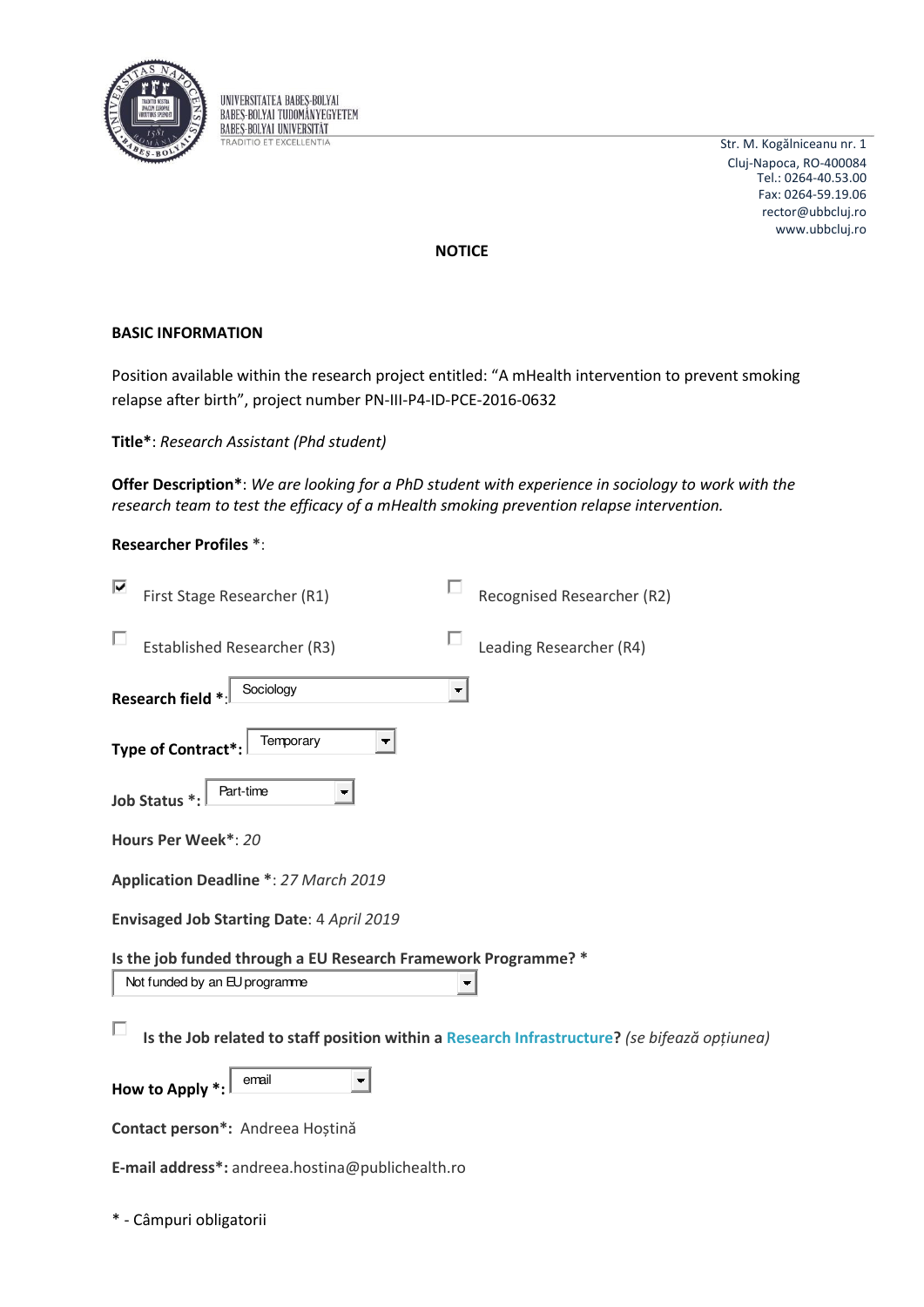П **Internal Application form needed (.pdf files)** 

# **HIRING INFO & WORK LOCATION**

**Number of positions available\*: 1** 

**Company/Institute\*:** *College of Political, Administrative and Communication Sciences, Babes-Bolyai University* 

**Department\*:** *Department of Public Health* 

#### **REQUIREMENTS**

| <b>Required Education Level</b>                  |           |  |  |  |  |
|--------------------------------------------------|-----------|--|--|--|--|
| Main Research Field*:                            | Sociology |  |  |  |  |
| Level <sup>*</sup> : Master Degree or equivalent |           |  |  |  |  |
| Main Research Field*:   Please Select            |           |  |  |  |  |
| Level <sup>*</sup> :<br><b>Please Select</b>     |           |  |  |  |  |

**Skills/Qualifications**: skills associated with the statistical analysis of data

**Specific Requirements**: 1) PhD student in the field of sociology; 2) Bachelor and Master studies in sociology; 3) Experience in the statistical analysis of data; 4) Knowledge of English at a medium level; 5) at least one participation in a scientific conference with a paper in the field of social sciences (ex. political sciences, public health, psychology, sociology, etc); 6) Experience in the social research field 7) Knowledge about the statistical analysis of data.

**Required Languages (se completează unul sau mai multe câmpuri, după caz)** 

| <b>ROMANIAN</b><br>Language * |  |               |  |  |
|-------------------------------|--|---------------|--|--|
| Level*                        |  | Mother Tongue |  |  |